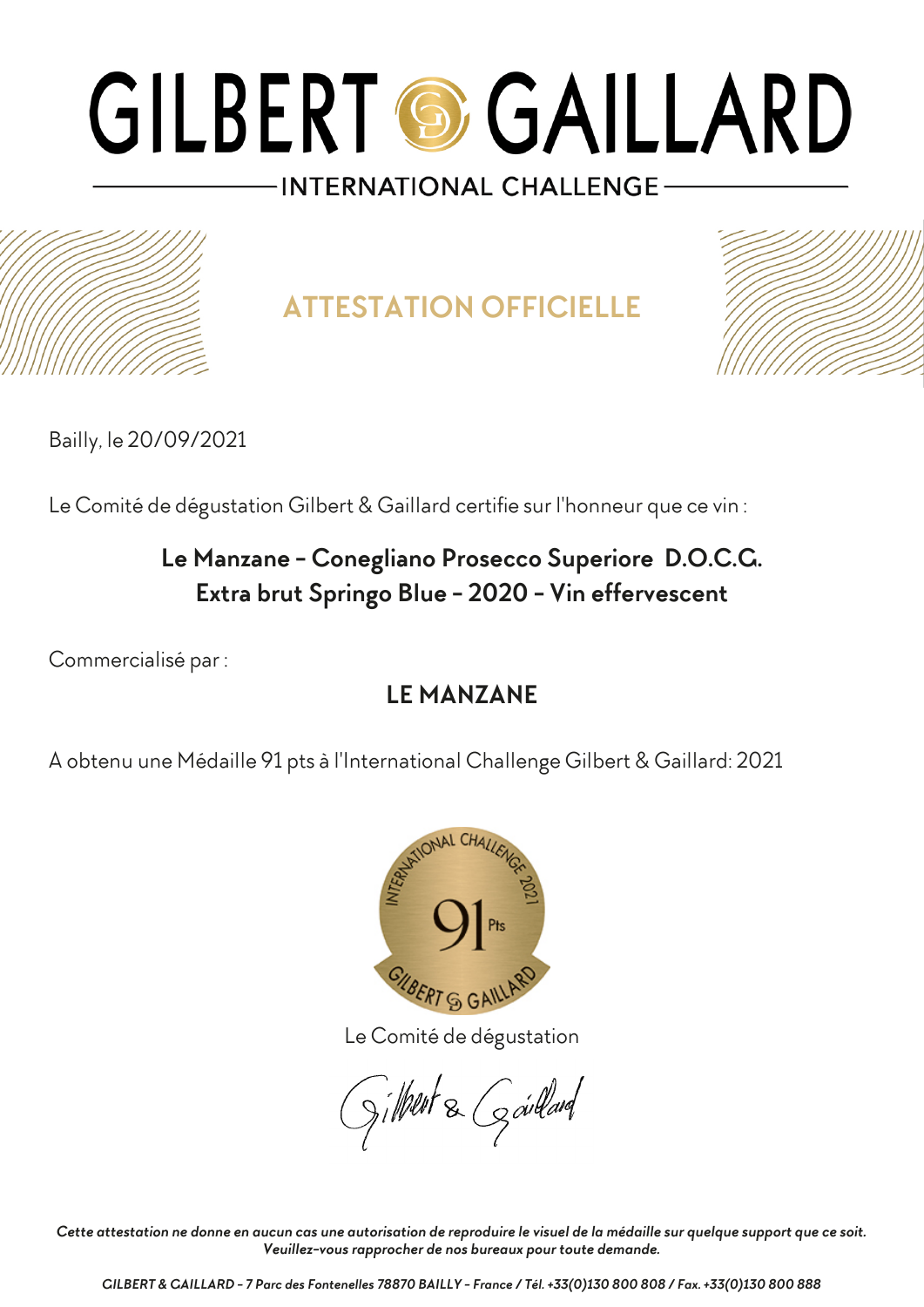

**OFFICIAL CERTIFICATE**



Bailly, 2021-09-20

The Gilbert & Gaillard tasting panel hereby certifies that the following wine :

### **Le Manzane - Conegliano Prosecco Superiore D.O.C.G. Extra brut Springo Blue - 2020 - Vin effervescent**

Marketed by :

### **LE MANZANE**

Was awarded a 91 pts Medal at the Gilbert & Gaillard International Challenge: 2021



The Tasting Panel

gilbert & Gardard

*Under no circumstances does this certificate provide permission to reproduce the medal visual on any media whatsoever. Please contact our offices for any requests.*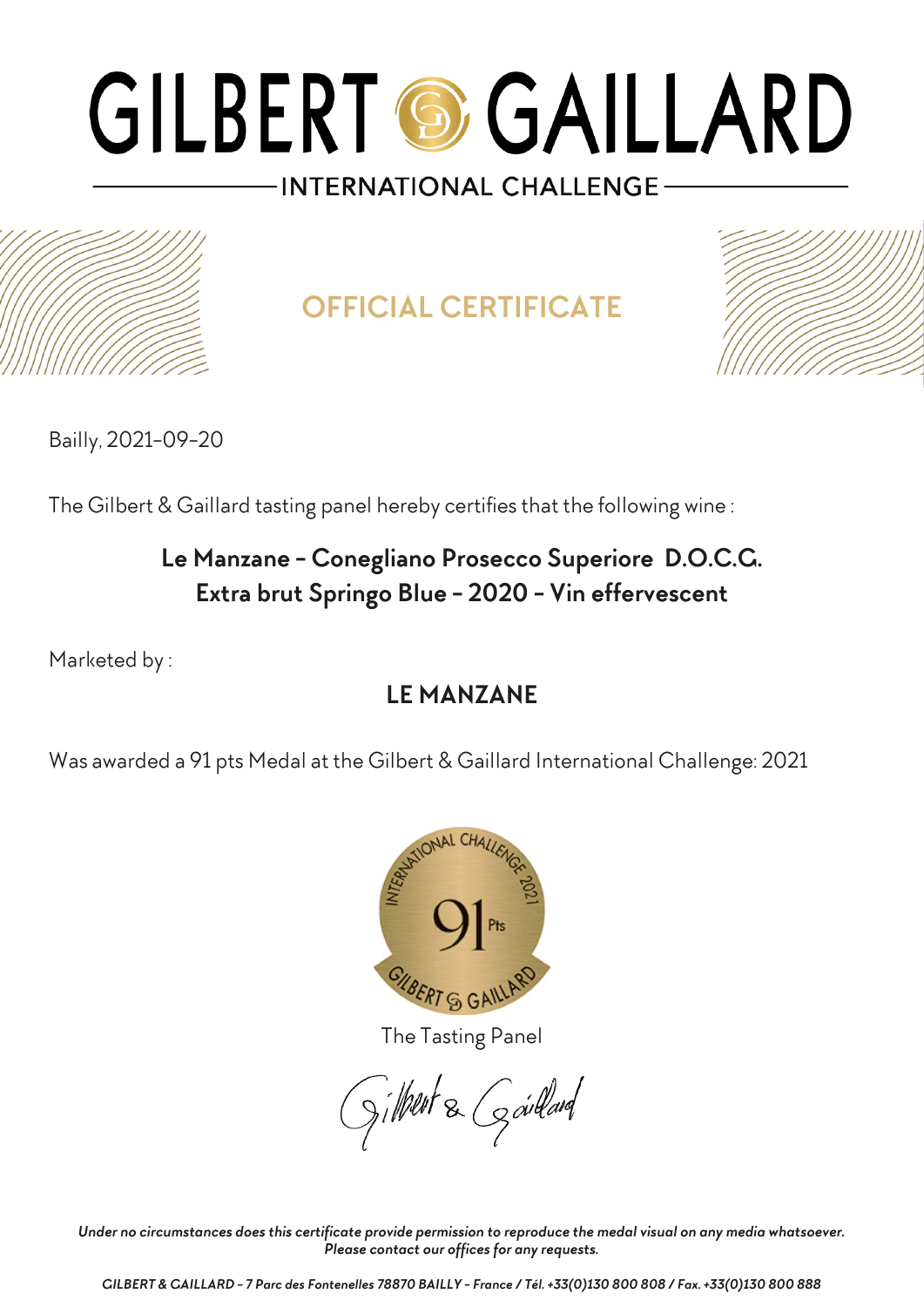## **INFORME OFICIAL**



Bailly, a 20/09/2021

El comité de cata Gilbert & Gaillard certifica que el vino :

### **Le Manzane - Conegliano Prosecco Superiore D.O.C.G. Extra brut Springo Blue - 2020 - Vin effervescent**

Comercializado por :

### **LE MANZANE**

Ha obtenido una Medalla 91 pts en el International Challenge Gilbert & Gaillard: 2021



El Comité de Cata

gilbert & Gardard

*Under no circumstances does this certificate provide permission to reproduce the medal visual on any media whatsoever. Please contact our offices for any requests.*